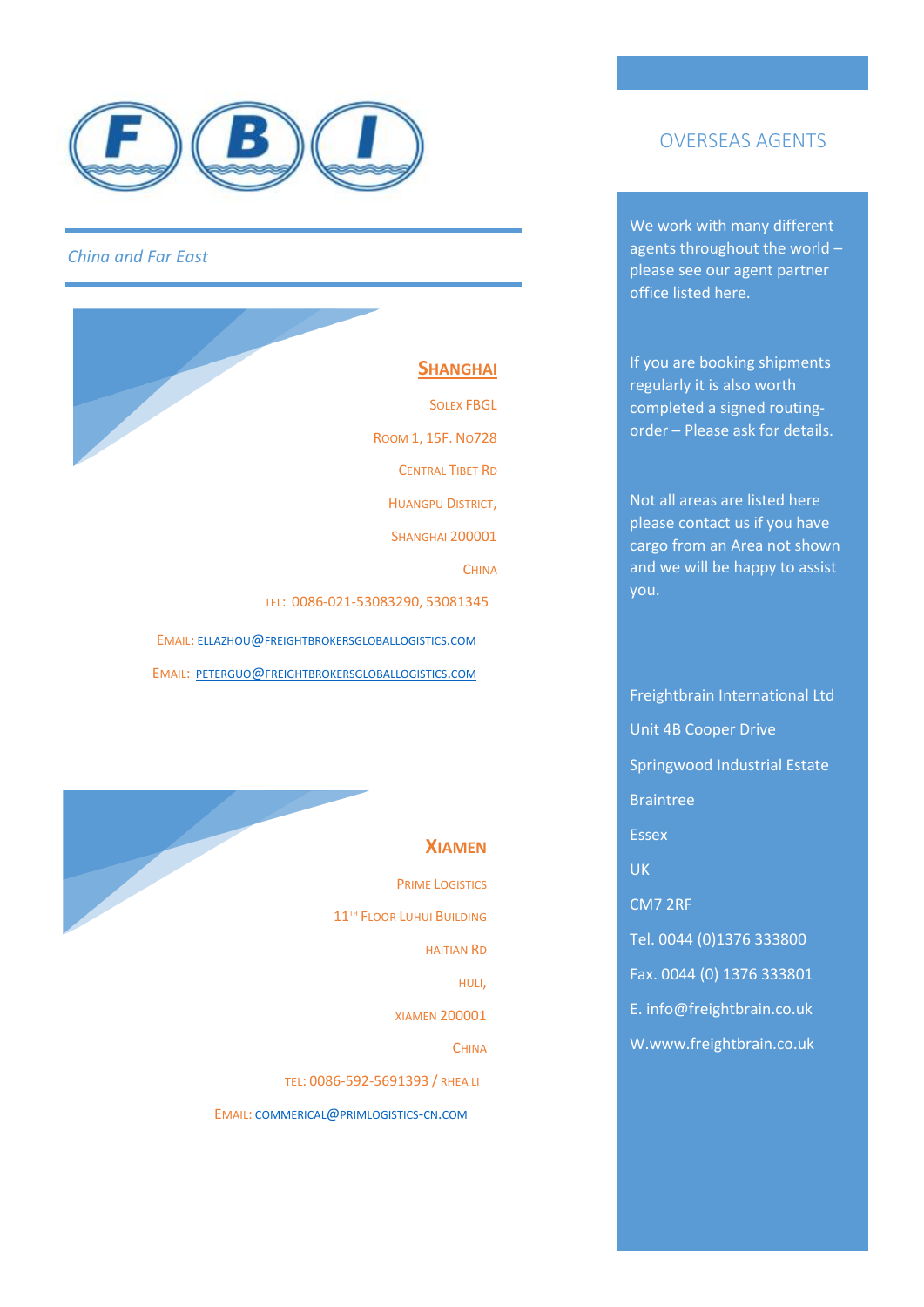

#### **HONG KONG - SEA SHIPMENTS**

SOLEX EXPRESS CO LTD 10/D UNIONWAY COMMERCIAL CENTRE 283 QUEENS RD HONG KONG TEL: +852 2815 9903 / NELSON EMAIL: [maggie@solexhkg.com.hk](mailto:maggie@solexhkg.com.hk) EMAIL: NELSON@[SOLEXHKG](mailto:nelson@solexhkg.com.hk).COM.HK

#### **HONG KONG - AIR SHIPMENTS**

ARGOS PACIIFIC LOGISTICS N0.4, 17/F, FOOK YIP BLDG 53-57 KWAI FUN CRESCENT KWAI CHUNG, HONG KONG TEL: +852 24051639/ RICKY EMAIL: [ricky.chu@argos-logistics.com](mailto:ricky.chu@argos-logistics.com) EMAIL: sales@argos-logistics.com

## OVERSEAS AGENTS

We work with many different agents throughout the world – please see our agent partner office listed here.

If you are booking shipments regularly it is also worth completing a signed routingorder – Please ask for details.

Not all areas are listed here please contact us if you have cargo from an Area not shown and we will be happy to assist you.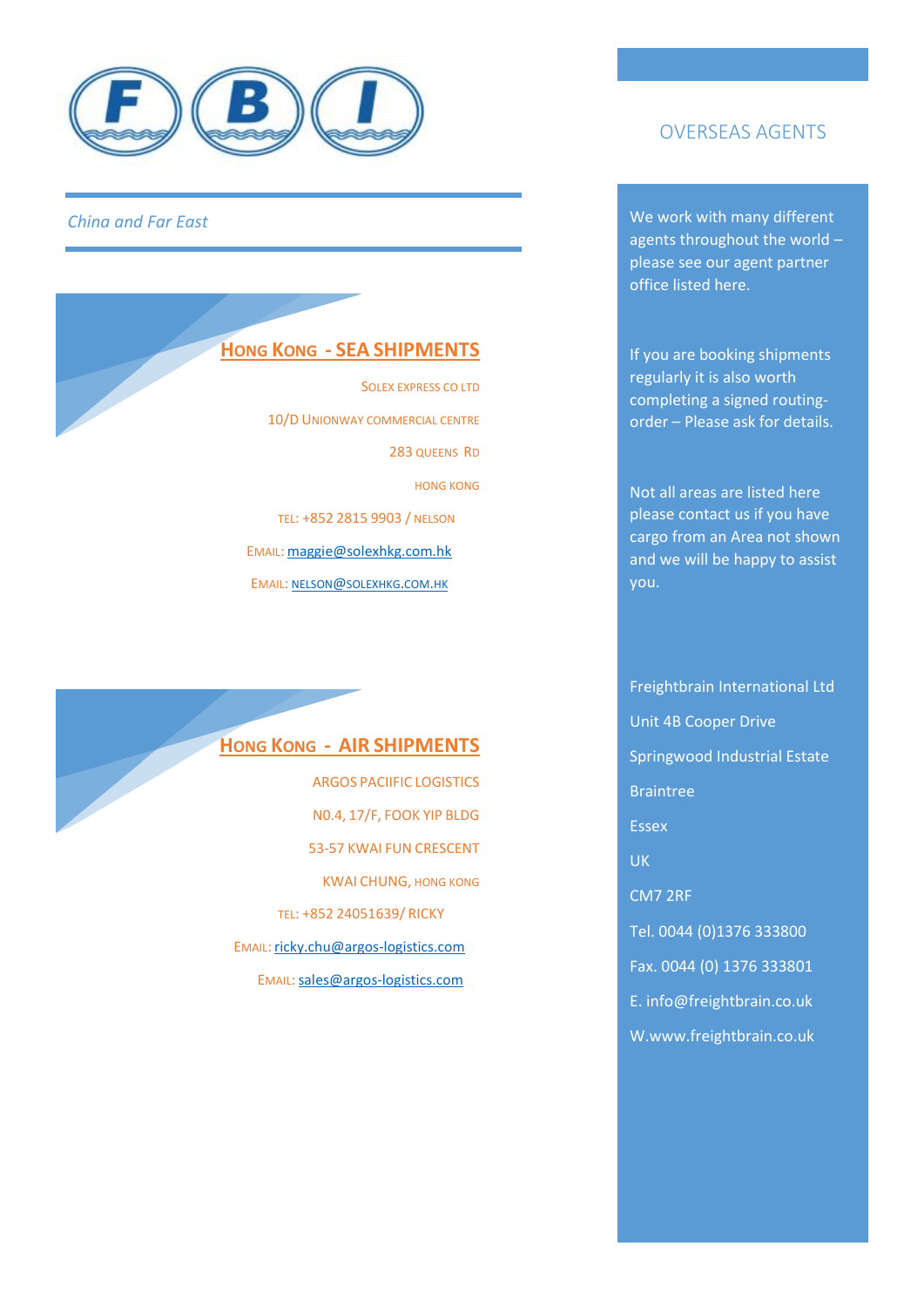

#### **VIETNAM & CAMBODIA**

 M & S VTEC SHIPPING LTD 63 XUAN HONG ST WARD 12 TAN BINH DIST HO CI MINH CITU VIETNAM TEL: 00 84 8 – 3948 1888 / 3948 3330 EMAIL: TRAN.THI.NHUNG@[MSVTEC](mailto:tran.thi.nhung@msvtec.com.vn).COM.VN EMAIL: LISA.TANG@[MSVTEC](mailto:lisa.tang@msvtec.com.vn).COM.VN

## **KOREA (SOUTH)**

SMART MULTIMODAL GLOBAL LOGISTICS INC 3FL 36 5-GIL, HONGIK-RD, MAPU GU SEOUL 121-838 SEOUL, KOREA TEL: 00 82 2 323 2300 EMAIL: [HJKIM](mailto:hjkim@smgl.co.kr)@SMGL.CO.KR EMAIL: KOO@[SMGL](mailto:koo@smgl.co.kr).CO.KR

# OVERSEAS AGENTS

We work with many different agents throughout the world – please see our agent partner office listed here.

If you are booking shipments regularly it is also worth completing a signed routingorder – Please ask for details.

Not all areas are listed here please contact us if you have cargo from an Area not shown and we will be happy to assist you.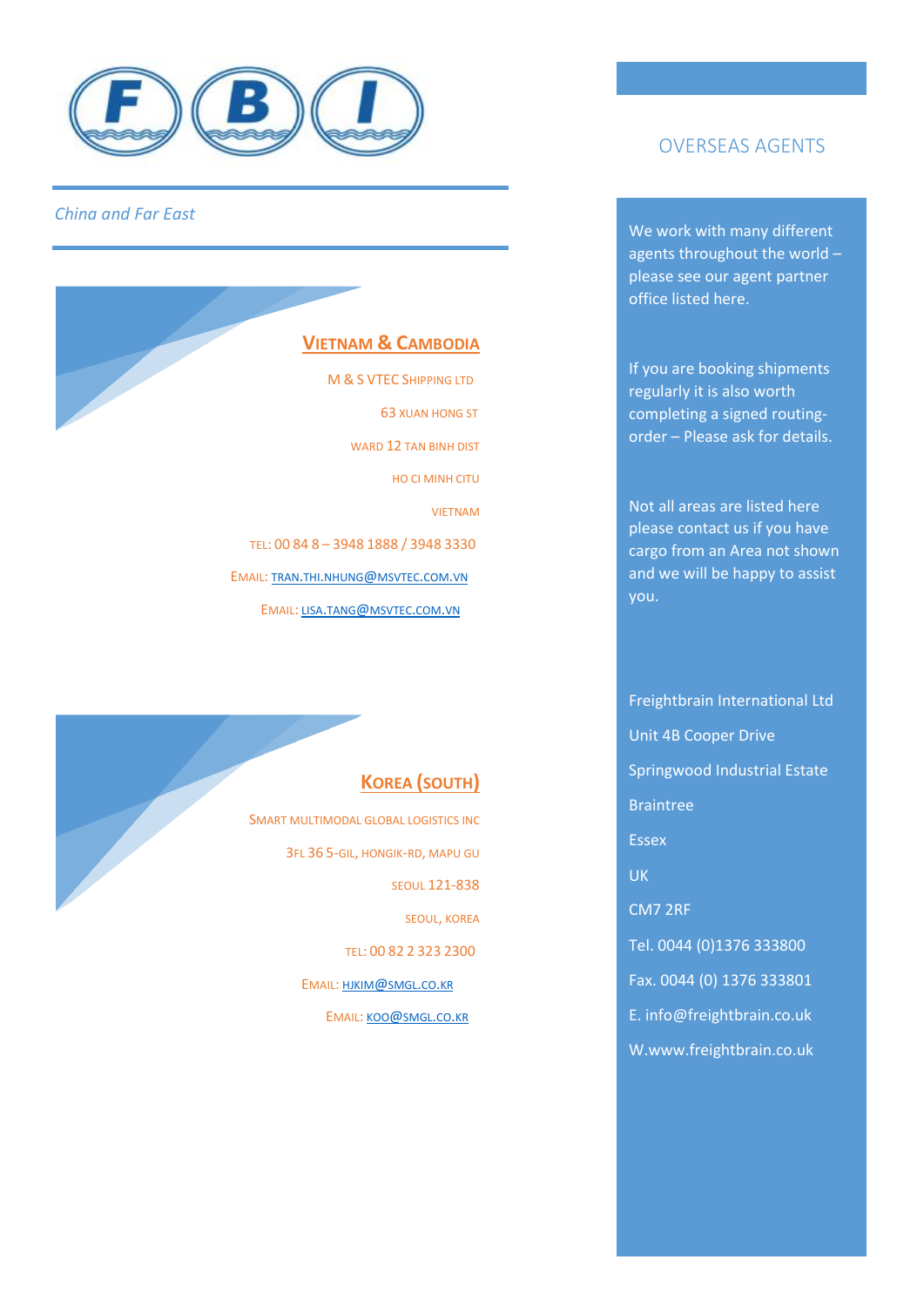

**TAIWAN** SOLE X LOGISTCS INC 13/F SUNG-CHANG RD TAIPEI TAIWAN TEL: 00 86 2 2516 1966 EMAIL: JENNY@[SOLEXTPE](mailto:jenny@solextpe.com.tw).COM.TW EMAIL: NORMAN@[SOLEXTPE](mailto:norman@solextpe.com.tw).COM.TW



# OVERSEAS AGENTS

We work with many different agents throughout the world – please see our agent partner office listed here.

If you are booking shipments regularly it is also worth completing a signed routingorder – Please ask for details.

Not all areas are listed here please contact us if you have cargo from an Area not shown and we will be happy to assist you.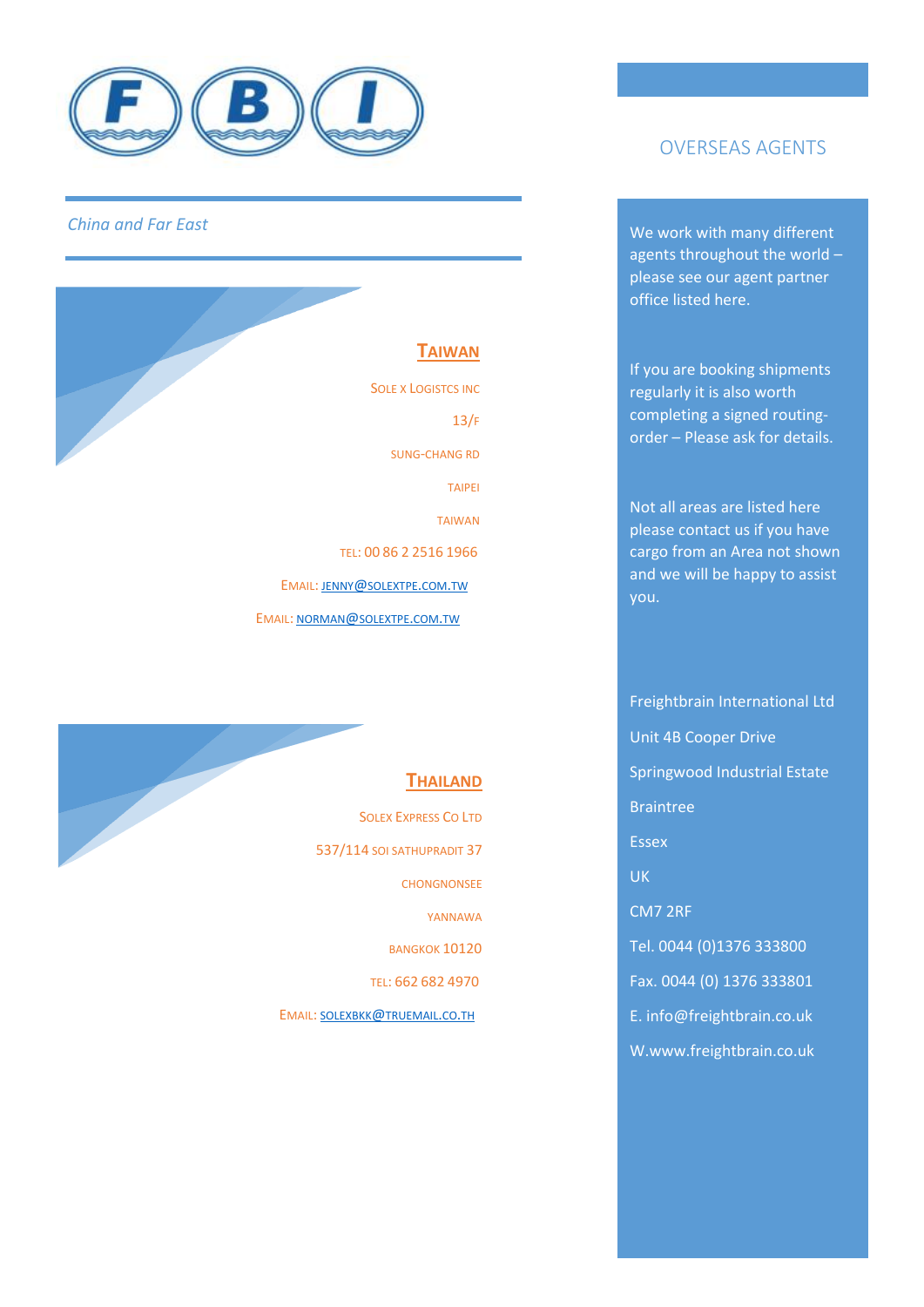

# OVERSEAS AGENTS

We work with many different agents throughout the world – please see our agent partner office listed here.

If you are booking shipments regularly it is also worth completing a signed routingorder – Please ask for details.

Not all areas are listed here please contact us if you have cargo from an Area not shown and we will be happy to assist you.

Freightbrain International Ltd Unit 4B Cooper Drive Springwood Industrial Estate Braintree Essex UK CM7 2RF Tel. 0044 (0)1376 333800 Fax. 0044 (0) 1376 333801 E. info@freightbrain.co.uk W.www.freightbrain.co.uk

# **CYPRUS (SOUTH)**

LAVAR SHIPPING 109 OMONOIAS AVE 3/F FLAMINGO BLDG 3048 LIMASSOL CYRPUS TEL: +357 25818600 EMAIL: [RELPIDOPHOROU](mailto:relpidophorou@lavar.com.cy)@LAVAR.COM.CY EMAIL:[nicolettan@lavargroup.com.cy](mailto:nicolettan@lavargroup.com.cy)

*Northern Cyprus*

ĺ

# **NORTHERN CYPRUS**

ARMEN SHIPPING